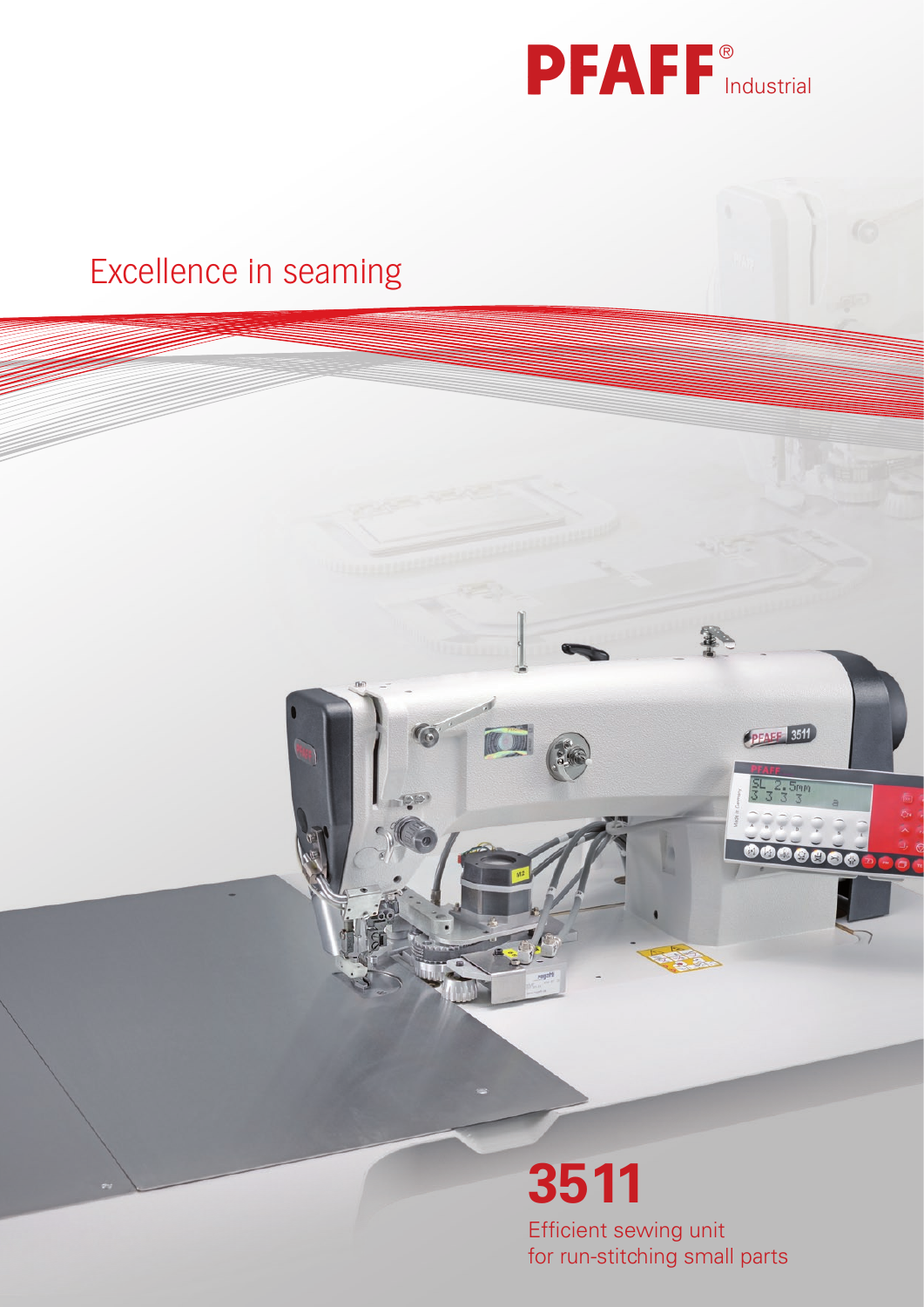# **PFAFF 3511**

## Applications:

For simultaneous run-stitching and trimming small parts such as flaps, waistband extensions, shoulder flaps, cuffs etc.

### Advantages:

- Constant seam quality with the use of jigs
- Simple operation, short training times
- Automatic application of fullness\*
- Simple change to another size or a different article
- Free seam programming directly on the machine
- Overlapping production method with the use of the sequence control unit
- Existing sewing jigs from the PFAFF 9083 can be used
- An attractive feature of the PFAFF 3511 is the outstanding price-performance ratio
- High output owing to the fully overlapped work method with the use of two sewing jigs. During the sewing operation another workpiece can already be placed in a second jig.



\* not possible when using the double sewing jig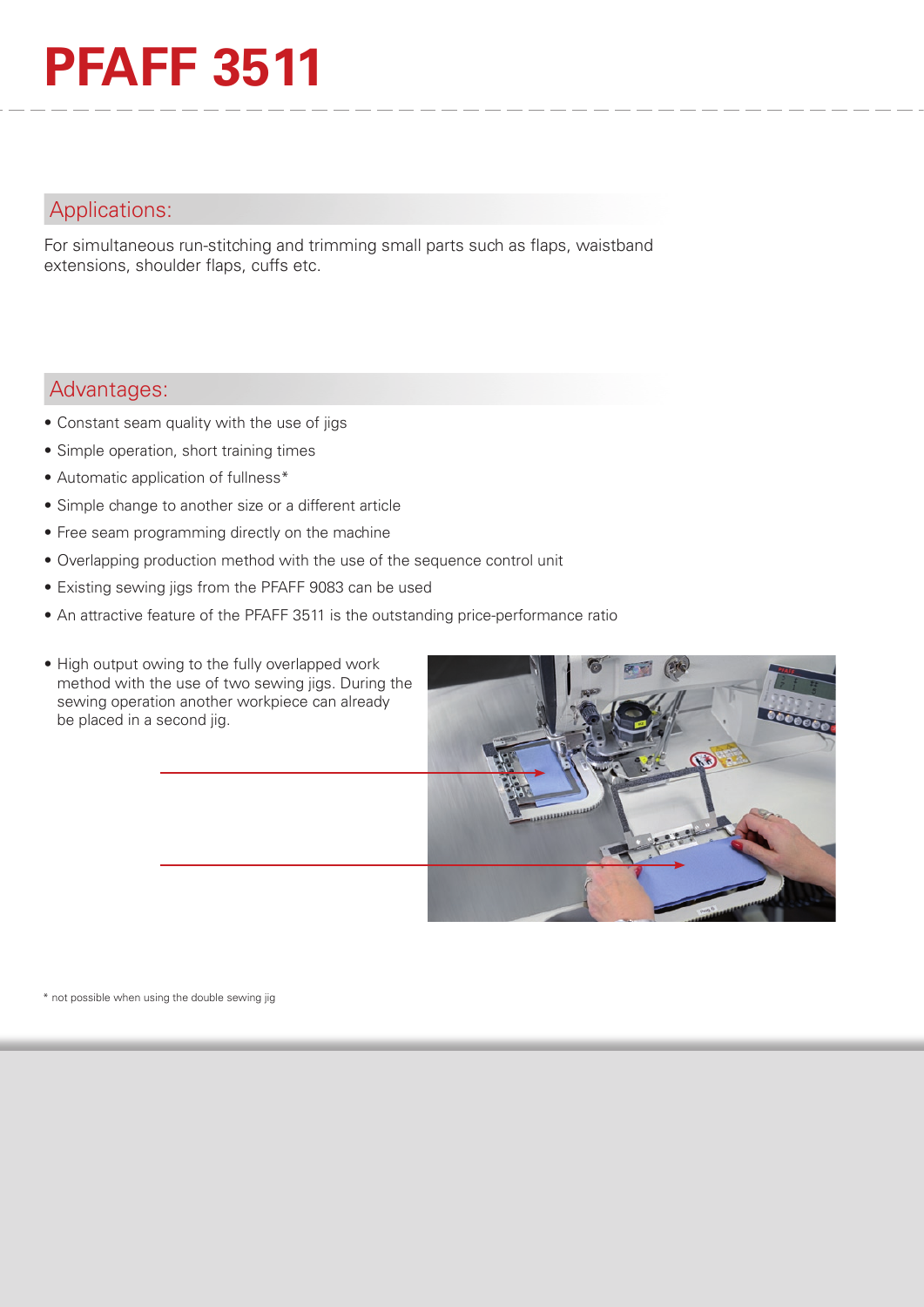

# Optional equipment:

| 1 sewing jig for flaps and waistband extensions                                         | -> Item number: 95-300 324-70            |
|-----------------------------------------------------------------------------------------|------------------------------------------|
| 1 sewing jig for shoulder flaps and cuffs                                               | $\rightarrow$ Item number: 95-300 325-70 |
| 1 standard SD card with box<br>Is required when ordering sewing jigs on a data carrier! | $\rightarrow$ Item number: 71-8900 0014  |
| Needleplate for trimming margin 3.5 mm                                                  | -> Item number: 91-150 890-03/001        |
|                                                                                         |                                          |
| 1 double sewing jig for flaps                                                           | $\rightarrow$ Item number: 95-300 324-70 |